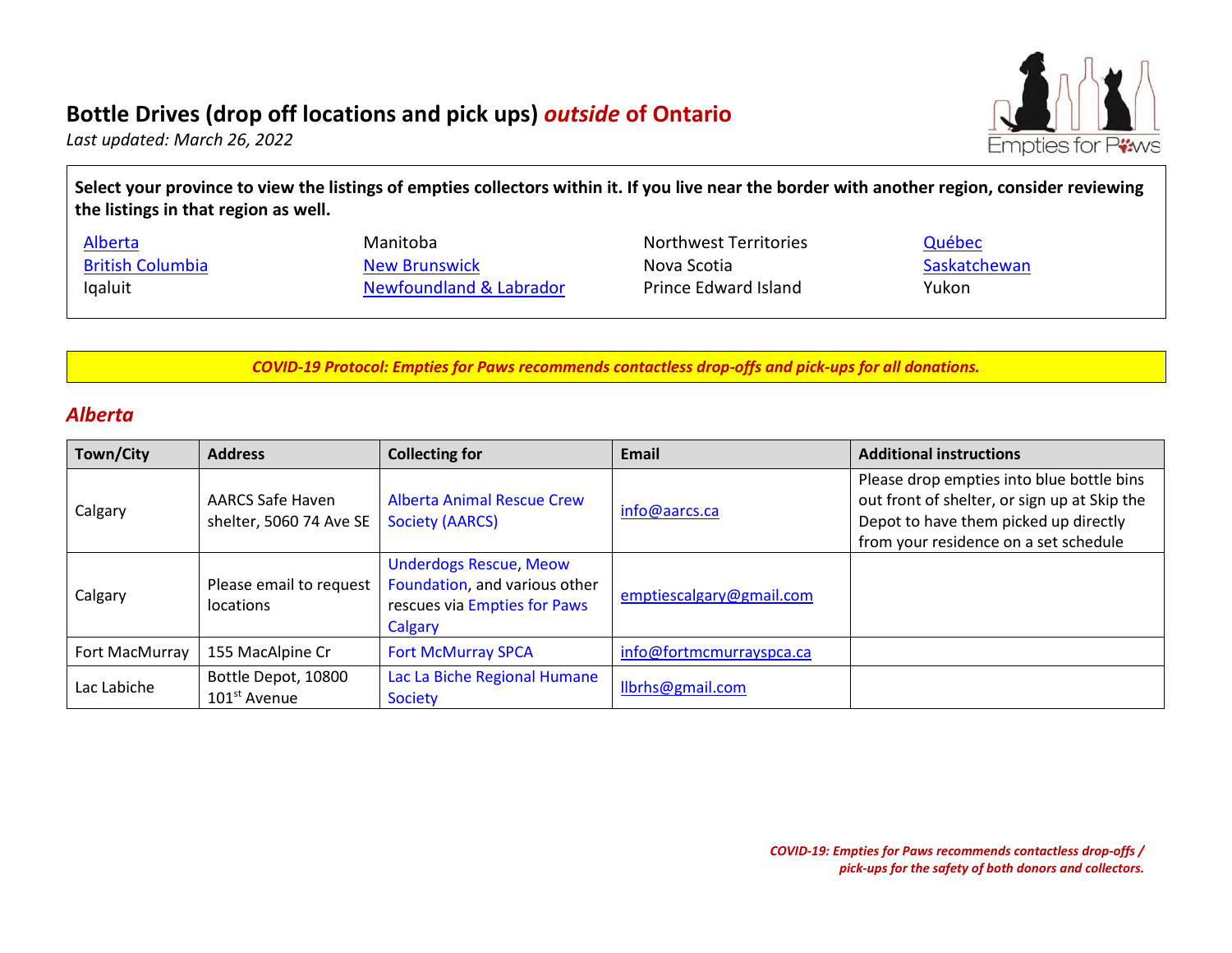# <span id="page-1-0"></span>*British Columbia*

| Town/City    | <b>Address</b>                                       | <b>Collecting for</b>                    | Email                           | <b>Additional instructions</b>  |
|--------------|------------------------------------------------------|------------------------------------------|---------------------------------|---------------------------------|
| Cloverdale   | Regional Recycling, 5534<br>176 <sup>th</sup> Street | Aide for Paws & Rescue<br><b>Society</b> | aide4paws@gmail.com             | Mention it is for Aide for Paws |
| Kelowna      | 712 Lone Pine Drive                                  | <b>AlleyCATS Alliance</b>                | recyclingforalleycats@gmail.com |                                 |
| Penticton    | 109-2203 Dartmouth Dr                                | <b>AlleyCATS Alliance</b>                | recyclingforalleycats@gmail.com |                                 |
| Summerland   | 14318 Dale Meadows Rd                                | <b>AlleyCATS Alliance</b>                | recyclingforalleycats@gmail.com |                                 |
| West Kelowna | 1149 Sunnyview Road                                  | <b>AlleyCATS Alliance</b>                | recyclingforalleycats@gmail.com |                                 |

### <span id="page-1-1"></span>*New Brunswick*

| Town/City   | <b>Address</b>      | <b>Collecting for</b>           | Email                    | <b>Additional instructions</b> |
|-------------|---------------------|---------------------------------|--------------------------|--------------------------------|
| Fredericton | 165 Hilton Road     | <b>Fredericton SPCA</b>         | info@frederictonspca.ca  |                                |
| Moncton     | 116 Greenock Street | <b>Greater Moncton SPCA</b>     | info@monctonspca.ca      |                                |
| Oromocto    | 111 D'Amours Street | <b>Oromocto &amp; Area SPCA</b> | orphans@oromoctospca.com |                                |

# <span id="page-1-2"></span>*Newfoundland & Labrador*

| Town/City  | <b>Address</b> | <b>Collecting for</b> | Email               | <b>Additional instructions</b>                                                                                                                                                                                                           |
|------------|----------------|-----------------------|---------------------|------------------------------------------------------------------------------------------------------------------------------------------------------------------------------------------------------------------------------------------|
| St. John's |                | <b>Beagle Paws</b>    | info@beaglepaws.com | Bring your recyclables to any one of the<br>EverGreen Recycling locations in Nfld. Just<br>notify the employees that you would like<br>to make your donation to the Beagle Paws<br>account or add 739-7297 in the automatic<br>bag drop. |